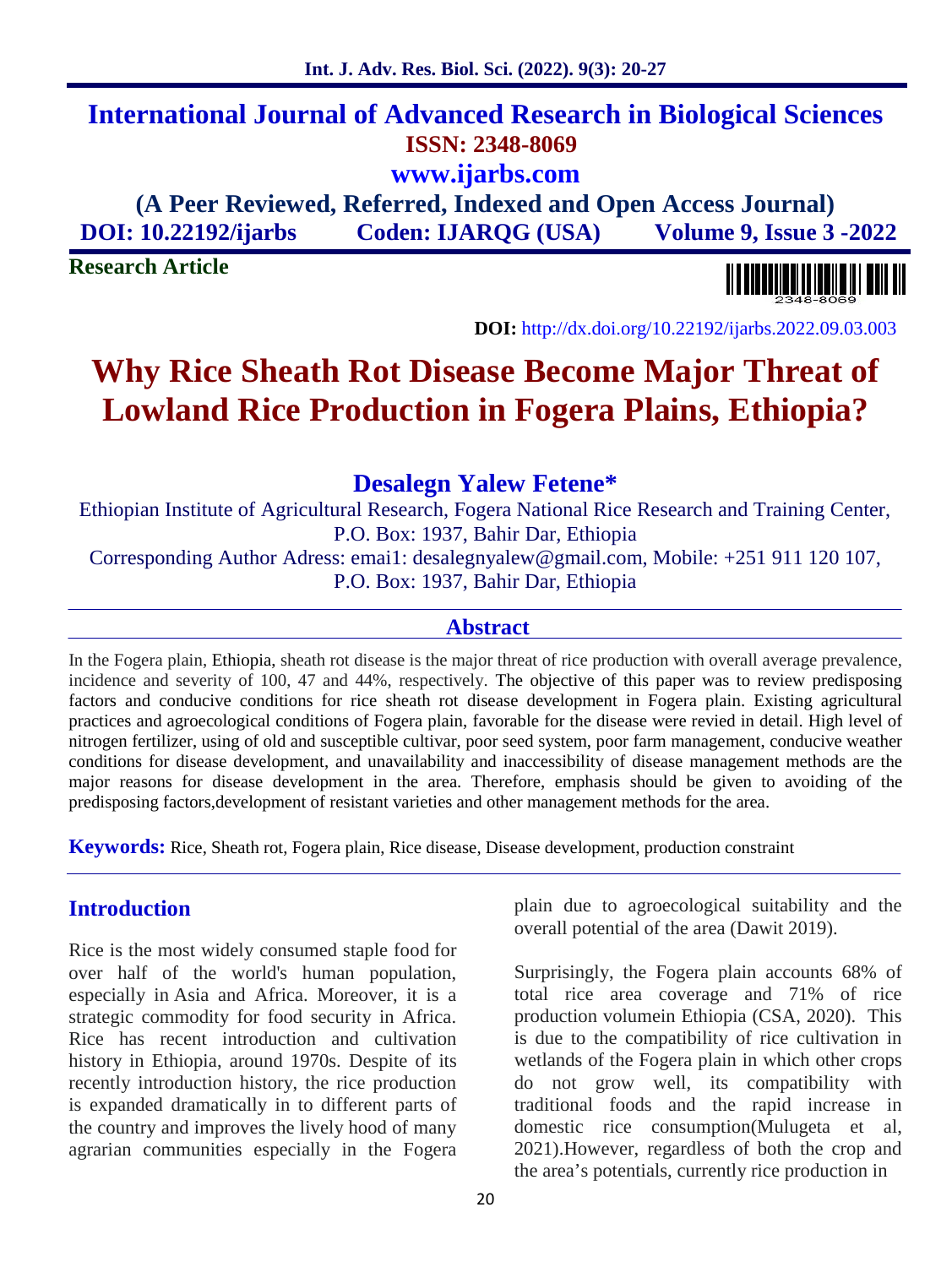Fogera plain is faced a threat of many diseases of which sheath rot is the major one with overall average prevalence, incidence and severity of 100, 47 and 44%, respectively, and cause considerable amount of yield loss (Desalegn et al., 2020; Tekalign et al., 2019a).

Rice sheath rot is a disease complex that can be caused by various fungal and bacterial pathogens. Major pathogens associated with rice sheath rot are fungi such as *Sarocladium oryzae* and *Fusarium sp.* belonging to the *Fusarium fujikuroi* complex and the bacterial pathogen *Pseudomonas fuscovaginae* (Bigirimana et al., 2015). *Sarocladium oryzae* is the major fungal rice sheath rot pathogen which was originally described as *Acrocylindrium oryzae*, the first organism to be associated with rice sheath rot symptoms isolated in Taiwan in 1922 (Mew and Gonzales, 2002). Later on, the genus *Sarocladium* was established in 1975 by Gams and Hawksworth (1975).

Furthermore, Bigirimana et al. (2015) described that the *Fusarium fujikuroi* complex currently divided in to three large clades, the African clade, the Asian clade and the American clade. From which, the main organisms associated with rice are *F. verticillioides* from the African clade and the closely related species *F. proliferatum* and *F. fujikuroi* from the Asian clade. In addition to the two fungi pathogens (*Sarocladium oryzae* and *Fusarium sp.*), *Pseudomonas fuscovaginae* is the most important bacterial pathogen associated with rice sheath rot.

According to Bigirimana et al. (2015), rice sheath rot was considered as a minor and geographically limited disease for many years, which is only recently that it gained momentum and became widespread. Accordingly, the question is, why it become a major rice production threat globally in general and in Ethiopia specifically?In fact, sheath rot is yet not well studied in Ethiopia. Consequently, the associated factors that predispose the rice crop for high level of sheath rot infection are not clearly understood by many of rice production engaging stakeholders. Therefore, the objective of this paper was to

review the predisposing factors and conducive conditions for rice sheath rot disease development in Fogera plain, Ethiopia.

To come up with correct conclusion, the existing<br>agricultural practices and agroecological agricultural practices and agroecological conditions of Fogera plain that could be coincide with conducive conditions for sheath rot development are analyzed. Moreover, the relation between sheath rot and rice cultivation practices, environmental conditions conducive for sheath rot development, sheath rot disease cycle and transmission, resistance mechanisms in rice genotypes and effective sheath rot management recommendations are also reviewed in detailed.

#### *Weather conditions*

The intensity of sheath rot incidence and severity of damage caused by pathogen are profoundly influenced by temperature and relative humidity. The disease development is favored by hot and humid weather. Moreover, temperature of 20 to 30 °C and relative humidity in the range of 65 to 85% favor the development of sheath rot (Sakthivel, 2001).Similarly, other researchers also reported that the fungus grows best at 20-28°C (Yadav et al., 2016). The disease development is maximal when the minimum temperature is 17-  $20^{\circ}$ C and the minimum relative humidity 40-50% at flowering, while relative humidity in while relative humidity in association with the number of cold days (nicto temperature below 20°C) favored the disease development(Singh and Dodan, 1995).

In Fogera plain rice is sown starting mid-June (depending on the onset of the rainfall) and harvested early November. Meaning that booting and heading/flowering also appear around mid to end of September when the minimum and the maximum temperatures are 14.74 and 25.58 °C respectively (Fig.1). According to the above cited researchers, these temperature ranges are favorable for sheath rot disease development. Therefore, the conducive weather conditions of Fogera plain during the booting, heading and flowering periods of the rice crop could expose it for sheath rot damage.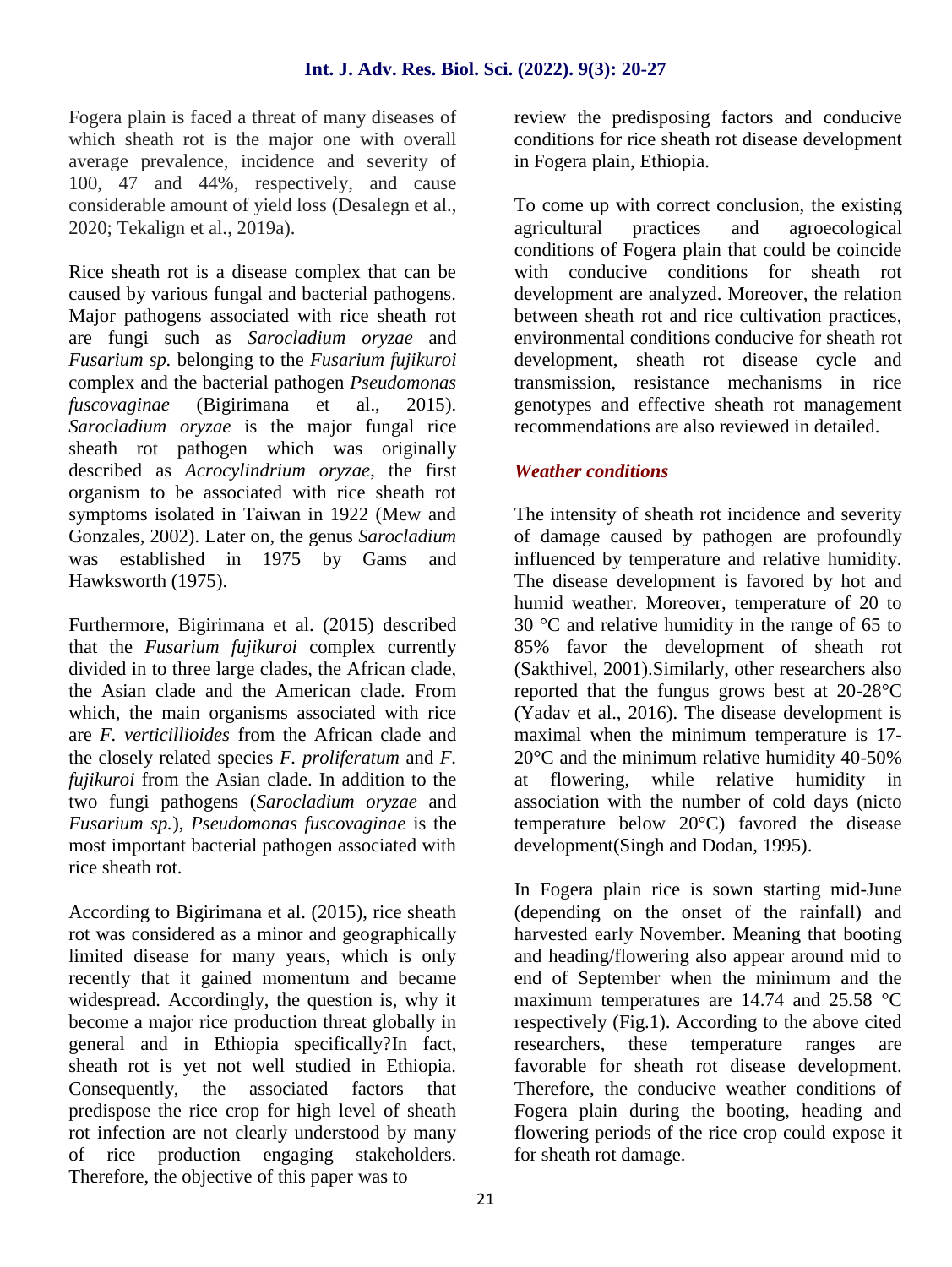

**Int. J. Adv. Res. Biol. Sci. (2022). 9(3): 20-27**

Figure 1. Mean monthly total rainfall, and monthly average minimum and maximum temperatures of Fogera plain for the period2001-2020

Source: The author analysis from meteorological data

#### *Nitrogen Fertilizer*

Of all the nutrients, nitrogen (N), phosphorus  $(P_2O_5)$ , and potassium  $(K_2O)$  remain the major nutrients for increased and sustained rice productivity. The fertilizer use trend in rice indicates the highest consumptions of N fertilizer followed by  $P_2O_5$  and  $K_2O$  fertilizers with imbalanced fertilizer use (i.e., very high use of N, less use of  $P_2O_5$ , and negligible use of  $K_2O$ , S, and micronutrients), increased soil nutrient mining, and decreased soil organic matter and soil fertility (Rao et al., 2017).

Naturally, most rainfed lowland rice fields of Fogera plains are labeled thatobviously receiveand absorb large amount of important plant nutrients come from the upper areas, around mount Gna, through erosion every rainy season. Nevertheless, farmers use high amount of synthetic nitrogen fertilizers believing that their crop will be vigorous while applying high dose of nitrogen fertilizer.Moreover, researchers recommended that application of  $184\text{kg}$  ha<sup>-1</sup> 1nitrogen and  $46 \text{kg}$  ha<sup>-1</sup> phosphorous  $(P_2O_5)$ fertilizers are economical for lowland rice

production in the Fogera plain (Tilahun et al., 2020).

Contrarily, application of high dose of nitrogen fertilizers increased the susceptibility of the host by decreasing the phenolic content. Cognizant of this, lots of researchers agreed that application of excess nitrogen in rice fields aggravates the sheath rot disease development and severity (Yadav et al., 2016; Bigirimana et al., 2015; Sakthivel, 2001). Therefore, one of the reasons why sheath rot remains major rice production constraint in the area could be high dose of nitrogen fertilizer.

#### *Agricultural practices*

Sheath-rot infection occurs due to predisposing factors such as high amounts of nitrogen, high relative humidity, insect injury, presence of entry points, and dense crop growth and leaf canopy that favors sheath rot development (Yadav et al.,2016).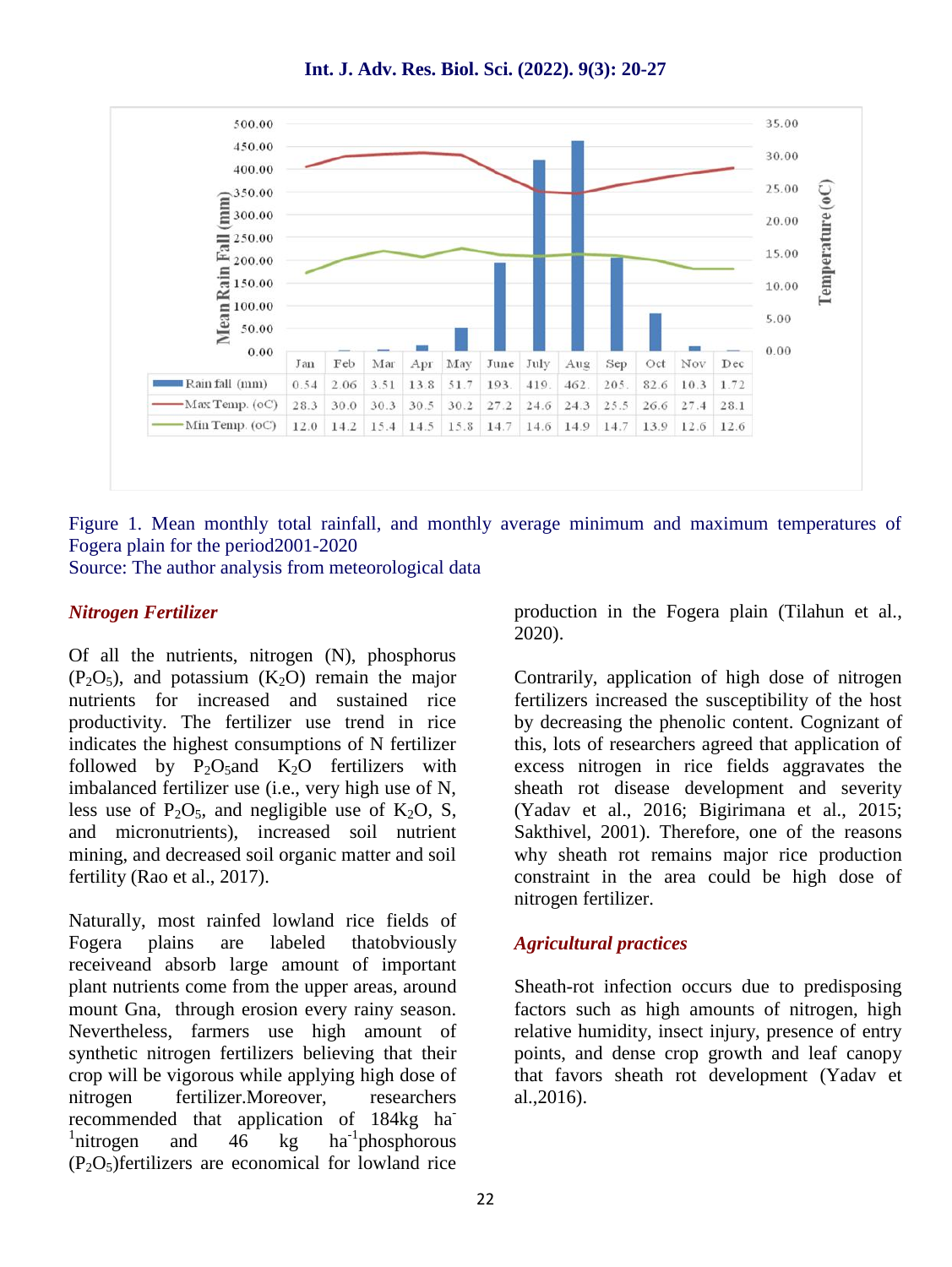Many researchers reported that crop intensification practices such as increased plant density, a high rate of nitrogen fertilizers and the use of semi-dwarf and photoperiod-insensitive cultivars favor the susceptibility of rice to sheath rot complex disease (Bigirimana et al., 2015). Similarly, Sakthivel (2001) explained that sheath rot has been a common problem on densely planted, nitrogen-responsive, high yielding semi dwarf as well as tall rice cultivars.

Furthermore, the context of an ever-increasing population with shrinking natural resources imposes to adopt sustainable production methods, responding to the increasing food demand but also using efficiently and sustainably key resources (Savary et al., 2000; Mew et al., 2004).

In Ethiopia rice is considered as one of the food security crops. As the country is investing huge amount of foreign currency, there is a huge interest to expand total production to satisfy the growing local demand (Desalegn et al., 2019). It is true that the plan of satisfying the growing demand through surplus production is believed to be achieved by intensive rice production using proper agricultural inputs. On theother hand, unless rice intensification is aligned with proper field management, it could pose the rice crop to the rice disease threats such as sheath rot.

Field sanitation, crop residue management, control of weeds and pathogenfree seed may enhance the effectiveness of sheath rot control. However, in Fogera plains these field management practices are not applied correctly by all farmers. There is a common practice of relay cropping of grass pea with rice and mow the matured rice above the gras pea while leaving the rice debris covered by the grass pea in the field. Although this practice is encouraged in the aspects of double benefitof farmersand soil fertility point of view, the rice debris could serve for sheath rot pathogen to survive, speared and as source of inoculum for the next cropping season in the pathology perspectives. Moreover, the knownalternate weed hosts for *S. oryzae* fungus such as *Echinochloa colona* and *Cyperus iria* (Sakthivel, 2001) are also found inrice fields of Fogera plains (Tekalign et al., 2019b).

In addition, most farmers access their desired rice seed through farmer-to-farmer seed exchange regardless of its quality while sheath rot is seed born disease. Furthermore, they use high seed rate in broadcast methods,although the sheath rot disease is more prevalent in densely planted fields.Therefore, the possible reasons could be: poorfield sanitation, crop residue management, seed source, sowing method, high seed rate and the presence of alternate weed hosts in Fogera plains make sheath rot the worst rice disease in the area.

#### *Disease cycle and Transmission*

*Sarocladium oryzae* is seed-borne and seed transmitted disease. The fungus also survives as mycelium ininfectedplant residues, weed hosts, and soil. Wind, stem-borer,mites,and mealy bugs disseminate the conidia (Yadav et al., 2016).All of these natures of the pathogen and survival as well as transmitting agents could be reasons for the disease to occur in the Fogera lain every cropping season and increase its damage label year after year.

As it was explained in elsewhere above, using of susceptible cultivar, poor seed system, poor farm management practices, conducive weather conditions for disease development and alternate weed hosts are common phenomena in Fogera plain. Moreover, insect vector such as: Stem borer, and weed hosts are also present in the area (Geteneh et al., 2021, Tekalign et al., 2019).

The availability of conducive conditions for pathogen survival and common transmitting agents in the area perpetuate the disease to continue its cycle (Fig.2 and 3). Therefore, uninterrupted disease cycle could be one of the reasons why sheath rot continued major rice production constraint in Fogera plain.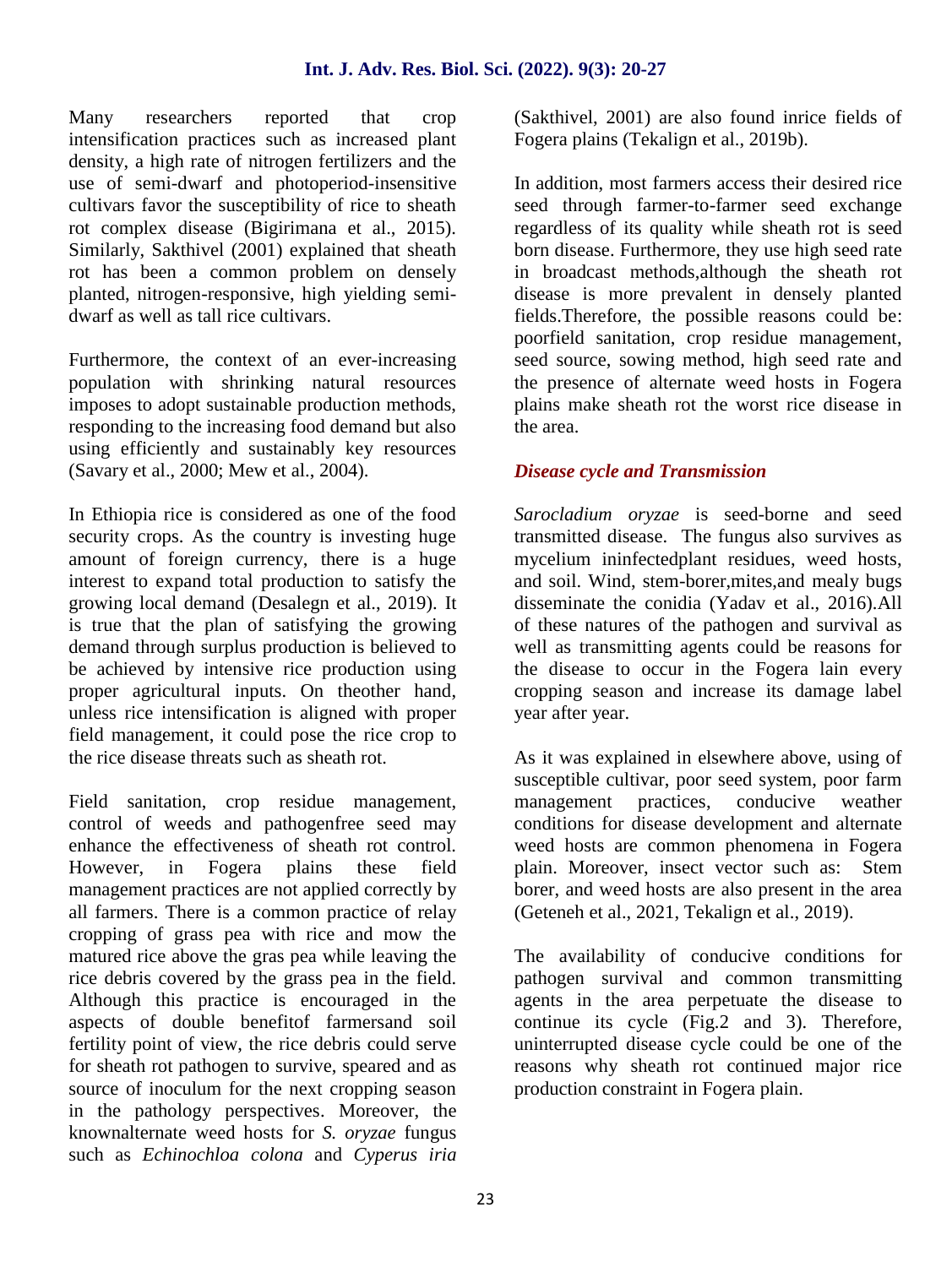





Fire 3*.*Disease cycle of sheath rot caused by *S. oryzae,Fusariumsp.*or *Pseudomonas fuscovaginae.* Source: Bigirimana et al. (2015).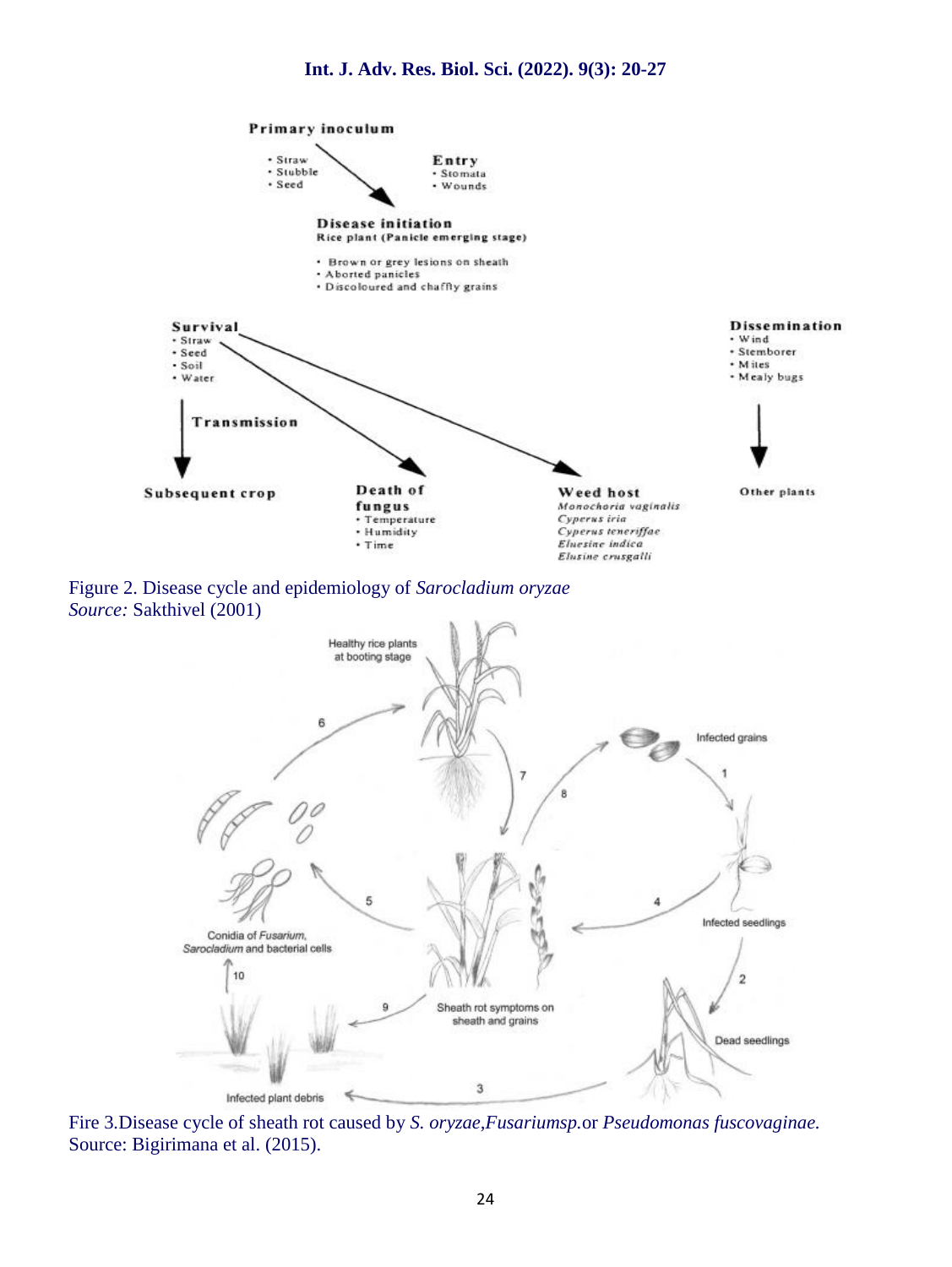#### *Resistant cultivars*

All high yielding international rice cultivars are highly susceptible to sheath rot disease. Therefore, considerable effort needs to be made to screen for resistant cultivars Sakthivel (2001). Furthermore, although number of resistant varieties have been developed in different countries, none of them has been developed and available in Ethiopia generally and in Fogera plains particularly (Desalegn et al., 2020).

According to our previous work, out of 80 introduced rice genotypes for sheath rot resistant screening, only three genotypes were totally resistant while others were exhibited different level of sheath rot severity and reaction category (Desalegn et al., 2020). Moreover, out of the four widely cultivated check cultivars, only two showed <10% sheath rot severity while the rest two had >20% severity value (Table 1).

Table 1.Sheath rot severity value and host reaction classification of selected immune genotypes along check cultivars

| s/n | Genotype           | Designation | Percent severity | Host reaction |
|-----|--------------------|-------------|------------------|---------------|
|     | Erib               | Check       | 5.83             | R             |
|     | Idget              | Check       | 20.90            | <b>MR</b>     |
|     | $X$ -jigna         | Check       | 30.13            | <b>MS</b>     |
| 4   | Wanzaye            | Check       | 4.07             |               |
|     | SCRID014-1-1-1-1   | Test line   | 0.00             |               |
| 6   | SCRID037-4-2-2-5-2 | Test line   | 0.00             |               |
| ⇁   | YUNLU N0.33        | Test line   | 0.00             |               |

Source: Author's analysis from previous work (Desalegn et al., 2020)

As shown in the table, X-Jigna cultivar is susceptible for sheath rot disease with the highest severity value of 30.13% as compared other released varieties and test lines. Furthermore, it is the first cultivar adaptedin 1980s inFogera plain,nearly40 years ago and it is still under production (Misganaw, 2022; Tilahun, 2020; Mulugeta et al., 2021).Regardless of its susceptible ness and old ness, farmers in Fogera plain widely used this cultivar although other varieties are released and recommend for the area.

Moreover, Mulugeta et al. (2021) explained that X-Jigna cultivar has 81% adoption rate in the Fogera plain. Meaning that, most of the rice farmers in the area cover their land by this cultivar. Therefore, using of susceptible cultivar could be one of the major reasons why sheath rot is a major rice production constraint in the area.

#### *Availability of management methods*

The development of sound control practices against rice sheath rot is hampered by the fact that rice cultivation is relatively new phenomena in Ethiopia as compared with other crops hence this disease is poorly understood.Contrarily, the research findings,(Muluadam et al., 2021; Desalegn et al., 2020; Zeleke et al., 2020), are not widely addressed and accessed by majority of rice producers. Therefore, in availability and inaccessibility of effective management methods also play significant role the disease to remain major problem of rice production in the area.

#### **Conclusion and Recommendations**

Sheath-rot infection occurs due to predisposing factors such as high amounts of nitrogen, high relative humidity, insect injury, presence of entry points, and dense crop growth and leaf canopy that favors sheath rot development. Agricultural practices and weather conditions in Fogera plain such as: high level of nitrogen fertilizer, using of old and susceptible cultivar, poor seed system, poor farm management, conducive weather conditions for disease development, and unavailability and inaccessibility of disease management methods are the major reasons why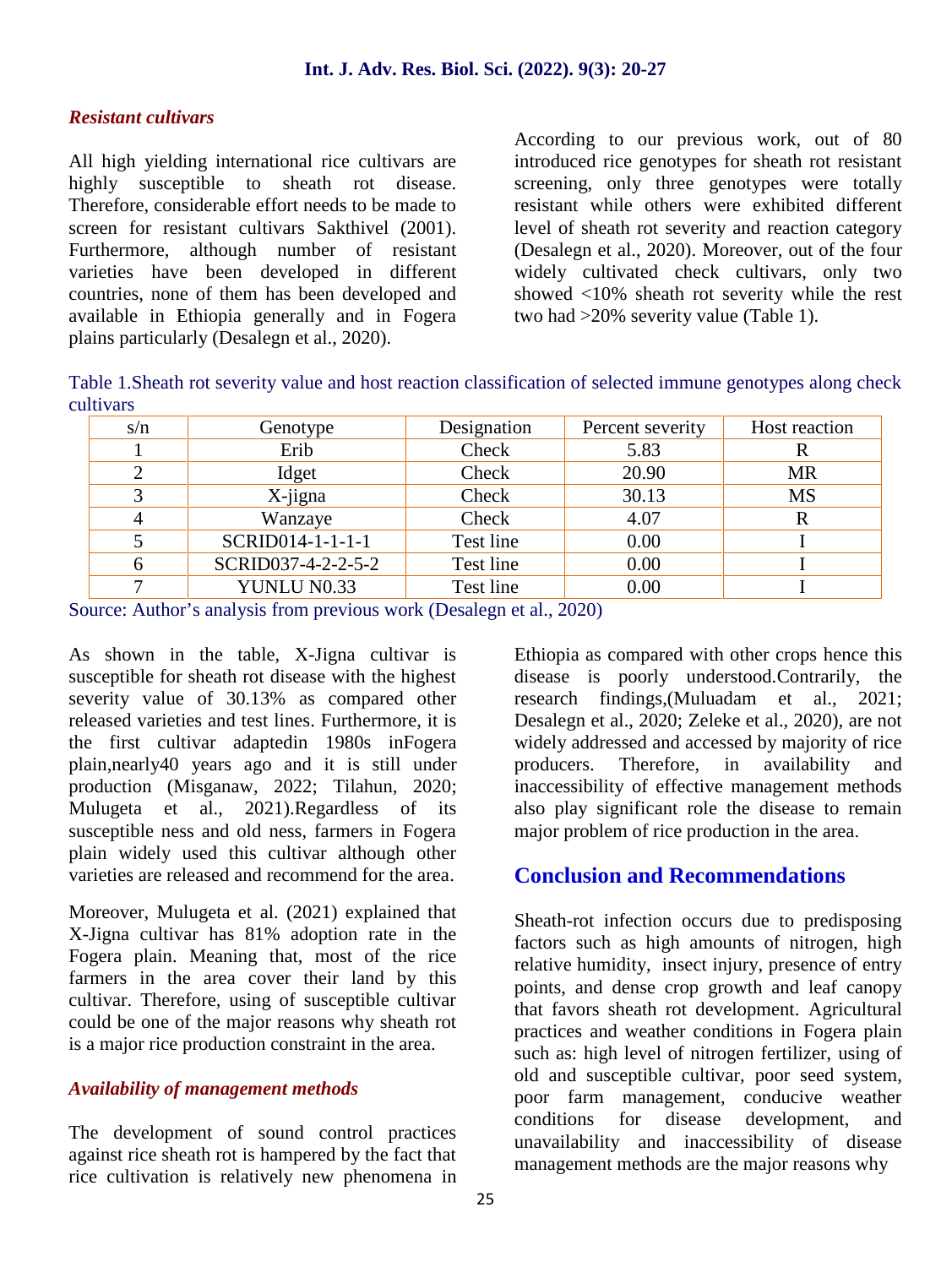sheath rot become and remain major rice production problem in the area.

Therefore, to alleviate the problem caused by this disease, emphasis should be given to avoid the predisposing factorsthat are favorable for sheath rot development. Moreover, an effort should be applied to develop resistant varieties and other management methods for the area.

## **References**

- Bigirimana V.P, Hua G.K.H., Nyamangyoku O.I and Höfte M. (2015) Rice Sheath Rot: An Emerging Ubiquitous Destructive Disease Complex. Front. Plant Sci. 6:1066.
- CSA (Central Statistical Agency) (2020) Agricultural Sample Survey 2019/20 (2012 E.C.),Volume 1, Report on Area and Production of Major Crops (Private Peasant Holdings,Meher Season), Statistical Bulletin 587, Addis Ababa, Ethiopia.
- Dawit Alemu (2019) Rice Cultivation, Processing, and Marketing in Ethiopia. In: Taye Tadesse, Mulugeta Atnaf, Dawit Alemu, Tilahun Tadesse, Kiyoshi Shiratori (eds.) *Advances in Rice Research and Development in Ethiopia*. EIAR, Addis Ababa, Ethiopia, ISBN:9789994466641. Pp.302.
- Desalegn Yalew, Muluadam Birhan, and TekalignZeleke (2020) Screening of Rice Germplasms for Their Resistance against Sheath Rot Disease (*Sarocladium oryzae*) at Fogera, Ethiopia. J Plant Pathol Microbiol 11:518.
- Desalegn Yalew, Muluadam Birhan, Bayuh Belay and Dereje Belay (2019) Rice Diseases and Insect Pests in Ethiopia. In: Taye Tadesse, Mulugeta Atnaf, Dawit Alemu, Tilahun Tadesse, Kiyoshi Shiratori (eds.) *Advances in Rice Research and Development in Ethiopia*. EIAR, Addis Ababa, Ethiopia, ISBN:9789994466641. Pp.302.
- Gams W., and Hawksworth D.L. (1975) Identity of *Acrocylindrium oryzae* Sawada and a similar fungus causing sheath-rot of rice. Kavaka3, 57–61.
- Geteneh Mitku, Muluadam Birhan and Desalegn Yale (2021) Incidence and Distribution of Rice Insect Pests and their Natural Enemies in Rice Growing Area of South Gondar, Ethiopia. International Journal of Research in Agricultural Sciences, 8(3): 132-139.
- Mew T.W., LeungH., Savary S., Vera Cruz C.M. and Leach J.E. (2004)Looking ahead in rice disease research and management. CRC Crit. Rev. Plant Sci.23, 103–127.
- Mew T.W. and Gonzales P. (2002) A Handbook of Rice Seedborne Fungi. Enfield, NH: Science Publishers.
- Misganaw Anteneh Tegegne. (2022). Causes and Progress scenarios of Rice research and development in Ethiopia. Int. J. Adv. Res. Biol. Sci. 9(2): 64-71.
- Muluadam Berhan, Desalegn Yalew and Tekalign Zeleke (2020) Evaluation of Fungicides Efficacy against Rice Sheath Rot Disease (*Sarocladium oryzae*) in Rain Fed Low Land Rice (Oryzae sativa L.) in Fogera hub. *Int J Agri Biosci*, 9(5): 221-225.
- Mulugeta Atnaf, Abebaw Dessie, Fisseha Worede, Zelalem Zewdu, Assaye Berie and Taddesse Lakew (2021) Why Has a Single Rice Cultivar Dominated the Lowland Rice Production Portfolio of Ethiopia for so Long? *Ethiop. J. Agric. Sci.* 31(2): 1-11
- RaoA.N., WaniS.P., RameshaM.S. and LadhaJ.K. (2017) Rice Production Systems. Springer International Publishing AG. In: B.S. Chauhan et al. (eds.), *Rice Production Worldwide.*
- Sakthivel (2001) Sheath rot disease of rice: current status and control strategies. In: Sreenivasaprasad S. and Johnson R. (eds.), *Major Fungal Diseases of RiceRecent Advances.*Springer – Science+Business Media, B.V.
- Savary S., Willocquet L., Elazegui F.A., Castilla N.P. and Teng P.S. (2000) Rice pest constraints in tropical Asia: quantification of yield losses due to rice pests in a range of production situations. Plant Dis. 84: 357–369.
- Singh R. and Dodan D.S. (1995) SHEATH ROT OF RICE. Int. J. Tropical Plant Diseases, 13: 139-152.